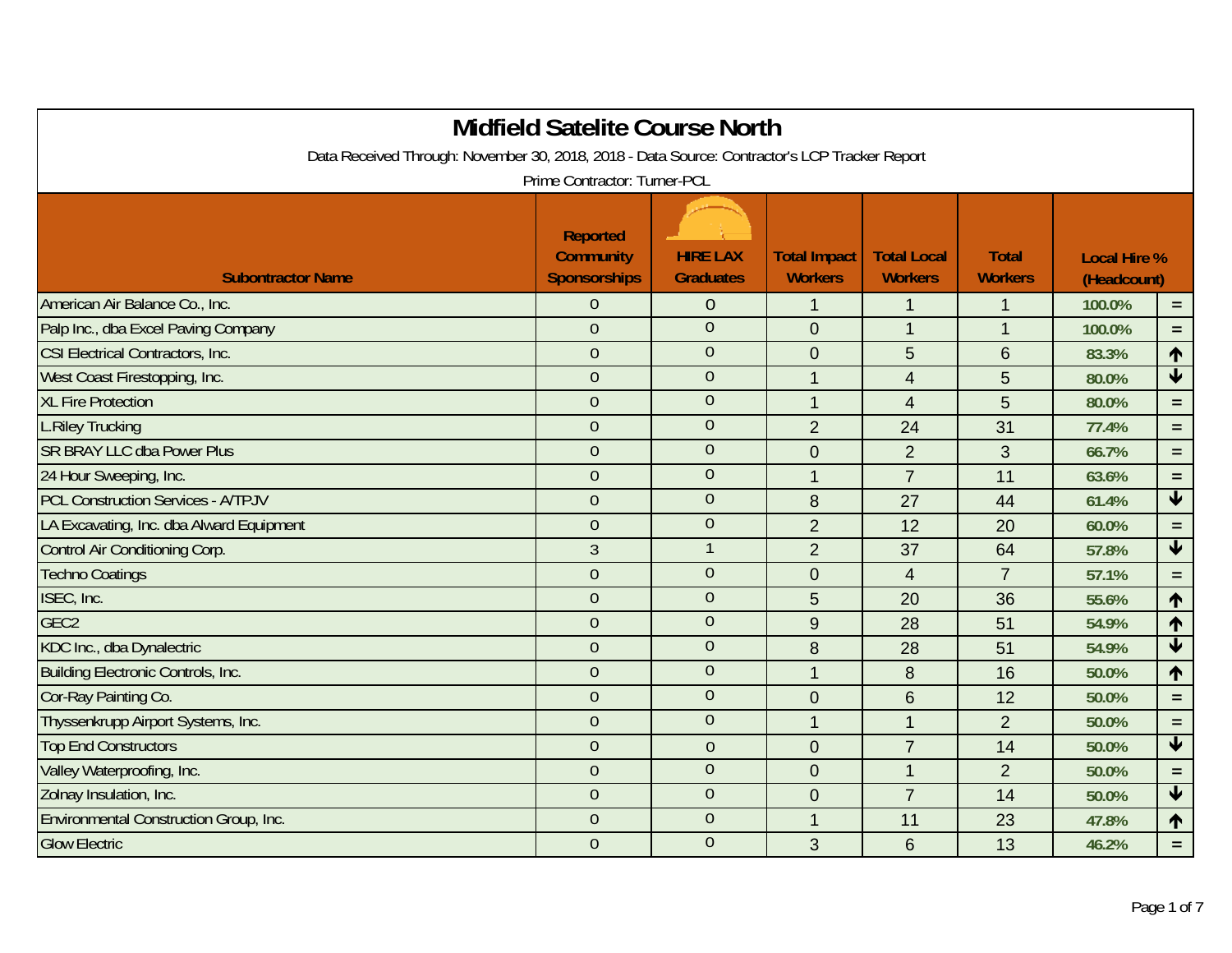|                                                                                               | <b>Midfield Satelite Course North</b>               |                                     |                                       |                                      |                                |                                    |                         |
|-----------------------------------------------------------------------------------------------|-----------------------------------------------------|-------------------------------------|---------------------------------------|--------------------------------------|--------------------------------|------------------------------------|-------------------------|
| Data Received Through: November 30, 2018, 2018 - Data Source: Contractor's LCP Tracker Report | Prime Contractor: Turner-PCL                        |                                     |                                       |                                      |                                |                                    |                         |
| <b>Subontractor Name</b>                                                                      | Reported<br><b>Community</b><br><b>Sponsorships</b> | <b>HIRE LAX</b><br><b>Graduates</b> | <b>Total Impact</b><br><b>Workers</b> | <b>Total Local</b><br><b>Workers</b> | <b>Total</b><br><b>Workers</b> | <b>Local Hire %</b><br>(Headcount) |                         |
| TeraBand Technologies, Inc.                                                                   | $\overline{0}$                                      | $\overline{0}$                      | $\overline{2}$                        | 14                                   | 31                             | 45.2%                              | $=$                     |
| Murrco Construction, Inc.                                                                     | $\overline{2}$                                      | $\overline{0}$                      | 3                                     | 16                                   | 36                             | 44.4%                              | 1                       |
| Safe Scaffolding                                                                              | $\overline{0}$                                      | $\overline{0}$                      | 3                                     | 8                                    | 18                             | 44.4%                              | 1                       |
| Helix Electric, Inc.                                                                          | $\mathbf{1}$                                        | $\mathbf{1}$                        | 12                                    | 57                                   | 129                            | 44.2%                              | $\overline{\textbf{t}}$ |
| California Earth Transport, Inc.                                                              | $\mathbf{0}$                                        | $\mathbf{0}$                        | 13                                    | 66                                   | 150                            | 44.0%                              | ↑                       |
| Courtney Inc.                                                                                 | $\overline{0}$                                      | $\overline{0}$                      | $\mathbf 0$                           | 3                                    | $\overline{7}$                 | 42.9%                              | $\equiv$                |
| <b>Taft Electric Company</b>                                                                  | $\overline{0}$                                      | $\overline{0}$                      | $\overline{7}$                        | 15                                   | 35                             | 42.9%                              | $\equiv$                |
| <b>Direct AV</b>                                                                              | $\overline{0}$                                      | $\overline{0}$                      | $\overline{2}$                        | 5                                    | 12                             | 41.7%                              | $\equiv$                |
| Infinity Drywall Contracting, Inc.                                                            | $\mathbf{1}$                                        | $\mathbf{1}$                        | $\mathbf 0$                           | 5                                    | 12                             | 41.7%                              | $\equiv$                |
| PCL Construction B- Tunnel/Concrete                                                           | 13                                                  | $\overline{4}$                      | $\mathfrak{S}$                        | 10                                   | 24                             | 41.7%                              | $\equiv$                |
| <b>SE Pipeline Construction</b>                                                               | $\overline{0}$                                      | $\overline{0}$                      | $\mathbf{1}$                          | $\overline{7}$                       | 17                             | 41.2%                              | $\equiv$                |
| <b>Conti Corporation</b>                                                                      | $\overline{0}$                                      | $\overline{0}$                      | $\mathbf 0$                           | 6                                    | 15                             | 40.0%                              | $\equiv$                |
| R&R Masonry, Inc.                                                                             | $\mathbf{0}$                                        | $\boldsymbol{0}$                    | $\mathbf{1}$                          | 8                                    | 20                             | 40.0%                              | $\equiv$                |
| <b>Concrete Coring Company</b>                                                                | $\overline{0}$                                      | $\overline{0}$                      | $\mathbf{1}$                          | $\overline{7}$                       | 18                             | 38.9%                              | $\equiv$                |
| San-Mar Construction Co., Inc.                                                                | 3                                                   | $\overline{0}$                      | 3                                     | 32                                   | 83                             | 38.6%                              | $\equiv$                |
| <b>Comet Electric</b>                                                                         | $\overline{0}$                                      | $\overline{0}$                      | $\mathbf{1}$                          | 13                                   | 34                             | 38.2%                              | $\equiv$                |
| <b>Farwest Insulation Contracting</b>                                                         | $\overline{0}$                                      | $\overline{0}$                      | $\overline{2}$                        | 3                                    | 8                              | 37.5%                              | $\blacklozenge$         |
| <b>Martinez Steel Corporation</b>                                                             | $\overline{0}$                                      | $\overline{0}$                      | $\mathbf{1}$                          | 24                                   | 64                             | 37.5%                              | ↑                       |
| <b>South Coast Specialty Construction</b>                                                     | $\overline{0}$                                      | $\overline{0}$                      | $\mathbf 0$                           | 3                                    | 8                              | 37.5%                              | $\equiv$                |
| Vellutini Corp dba Royal Electric Company                                                     | $\overline{0}$                                      | $\overline{0}$                      | $\mathbf{1}$                          | $9\,$                                | 24                             | 37.5%                              | $\equiv$                |
| Alert Insulation Co., Inc.                                                                    | $\mathbf{0}$                                        | $\mathbf{0}$                        | $\overline{1}$                        | $\overline{7}$                       | 19                             | 36.8%                              | $\equiv$                |
| Blue Iron Foundations & Shoring LLC                                                           | $\mathbf{0}$                                        | $\theta$                            | $\overline{2}$                        | $\overline{4}$                       | 11                             | 36.4%                              | $\uparrow$              |
| Coast Insulation Contractor, Inc. dba Coast Building Products                                 | $\overline{0}$                                      | $\overline{0}$                      | $\overline{0}$                        | 4                                    | 11                             | 36.4%                              | $\equiv$                |
| Cowelco                                                                                       | $\mathbf{1}$                                        | $\overline{0}$                      | $\overline{2}$                        | 8                                    | 22                             | 36.4%                              | $\blacklozenge$         |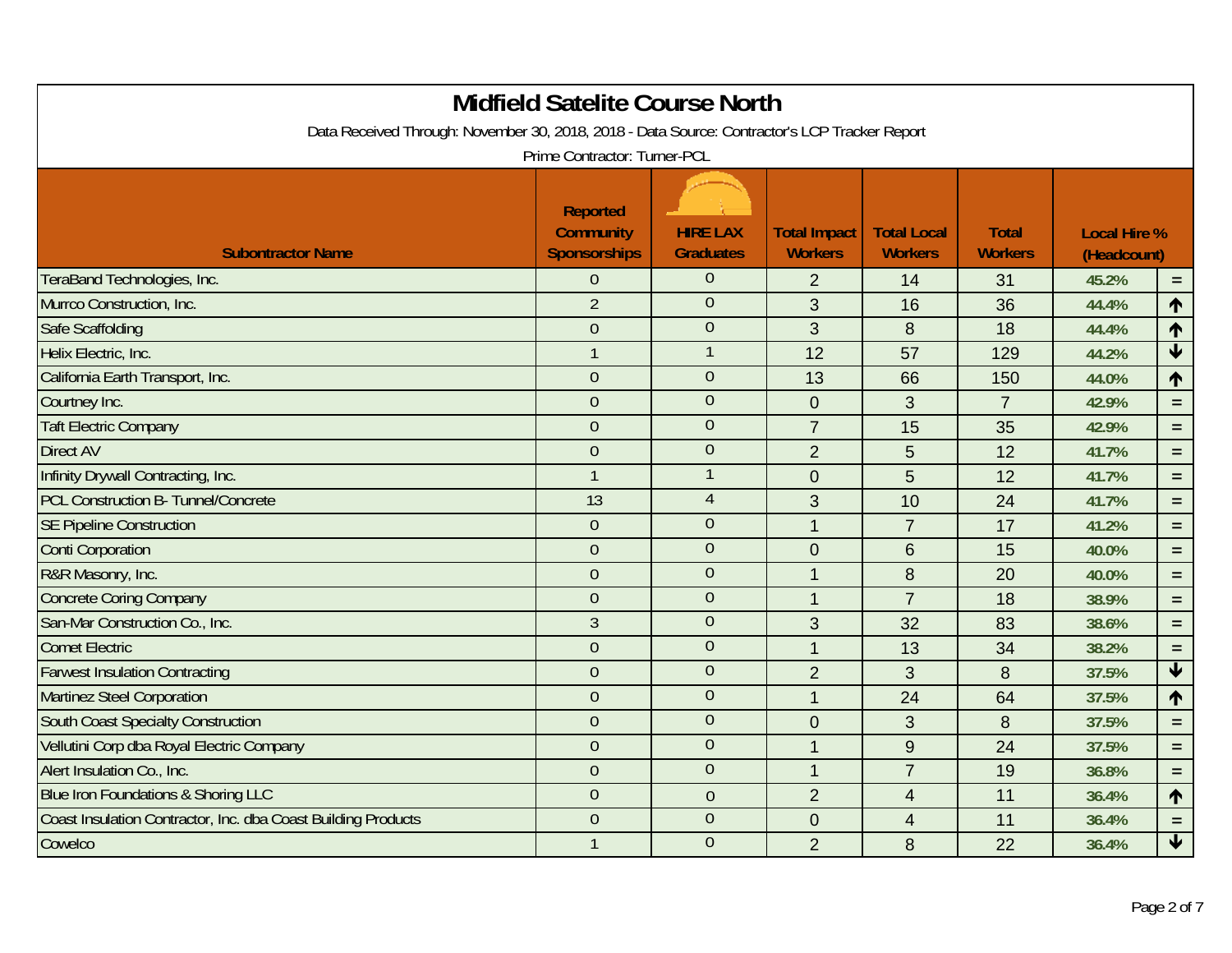| Data Received Through: November 30, 2018, 2018 - Data Source: Contractor's LCP Tracker Report | <b>Midfield Satelite Course North</b>                                                      |                                     |                                       |                                      |                                |                                    |                         |
|-----------------------------------------------------------------------------------------------|--------------------------------------------------------------------------------------------|-------------------------------------|---------------------------------------|--------------------------------------|--------------------------------|------------------------------------|-------------------------|
| <b>Subontractor Name</b>                                                                      | Prime Contractor: Turner-PCL<br><b>Reported</b><br><b>Community</b><br><b>Sponsorships</b> | <b>HIRE LAX</b><br><b>Graduates</b> | <b>Total Impact</b><br><b>Workers</b> | <b>Total Local</b><br><b>Workers</b> | <b>Total</b><br><b>Workers</b> | <b>Local Hire %</b><br>(Headcount) |                         |
| <b>Penhall Company</b>                                                                        | $\overline{0}$                                                                             | $\overline{0}$                      | 2                                     | 20                                   | 55                             | 36.4%                              | $\blacklozenge$         |
| <b>Tahlequah Steel</b>                                                                        | $\overline{0}$                                                                             | $\mathbf{0}$                        | 5                                     | 18                                   | 50                             | 36.0%                              | $=$                     |
| Saddleback Waterproofing                                                                      | $\overline{0}$                                                                             | $\overline{0}$                      | $\overline{2}$                        | 11                                   | 31                             | 35.5%                              | $\equiv$                |
| NorthStar Contracting Group, Inc.                                                             | $\overline{0}$                                                                             | $\overline{0}$                      | $\mathbf 0$                           | 12                                   | 35                             | 34.3%                              | $=$                     |
| <b>Anning-Johnson Company</b>                                                                 | $\mathbf{1}$                                                                               | $\mathbf{0}$                        | $\overline{4}$                        | 15                                   | 45                             | 33.3%                              | $\uparrow$              |
| <b>Bielski Specialty Services, Inc.</b>                                                       | $\overline{0}$                                                                             | $\overline{0}$                      | $\mathbf 0$                           | $\mathbf{1}$                         | 3                              | 33.3%                              | $\equiv$                |
| KM3N-B dba Terra-Petra                                                                        | $\overline{0}$                                                                             | $\mathbf{0}$                        | $\mathbf 0$                           | $\mathbf 1$                          | 3                              | 33.3%                              | <b>NEW</b>              |
| Martin Bros./Marcowall, Inc.                                                                  | $\overline{0}$                                                                             | $\overline{0}$                      | $\mathbf{1}$                          | $\overline{2}$                       | 6                              | 33.3%                              | $\blacklozenge$         |
| <b>Nold's Equipment</b>                                                                       | $\overline{0}$                                                                             | $\overline{0}$                      | $\mathbf{1}$                          | $\mathbf{1}$                         | 3                              | 33.3%                              | $\equiv$                |
| Northwest Excavating, Inc.                                                                    | $\mathbf{0}$                                                                               | $\overline{0}$                      | $\mathbf 0$                           | $\mathbf{1}$                         | 3                              | 33.3%                              | $\equiv$                |
| Steve Bubalo Construction Co.                                                                 | $\overline{2}$                                                                             | $\overline{0}$                      | $\overline{4}$                        | 11                                   | 33                             | 33.3%                              | $\equiv$                |
| Upland Contracting, Inc.                                                                      | $\overline{0}$                                                                             | $\mathbf{0}$                        | $\mathbf 0$                           | $\overline{2}$                       | 6                              | 33.3%                              | $\equiv$                |
| <b>Wolverine Fire Protection Co</b>                                                           | $\overline{4}$                                                                             | $\overline{4}$                      | 6                                     | 9                                    | 27                             | 33.3%                              | $\overline{\textbf{t}}$ |
| Gonsalves & Santucci dba Conco                                                                | $\overline{0}$                                                                             | $\overline{0}$                      | 13                                    | 100                                  | 302                            | 33.1%                              | ↑                       |
| <b>Granite Construction Company</b>                                                           | 3                                                                                          | $\mathbf{0}$                        | 22                                    | 96                                   | 296                            | 32.4%                              | ↑                       |
| Bagatelos Glass Systems, Inc.                                                                 | $\overline{3}$                                                                             | $\mathbf{1}$                        | $\mathbf{1}$                          | 11                                   | 34                             | 32.4%                              | $\equiv$                |
| Best Contracting Services, Inc.                                                               | $\overline{0}$                                                                             | $\overline{0}$                      | $\overline{7}$                        | 44                                   | 136                            | 32.4%                              | $\blacklozenge$         |
| RJ&J Construction, Inc.                                                                       | $\overline{0}$                                                                             | $\overline{0}$                      | 3                                     | $\overline{9}$                       | 28                             | 32.1%                              | $\equiv$                |
| Crown Fence Co.                                                                               | $\overline{0}$                                                                             | $\overline{0}$                      | $\mathbf{1}$                          | 13                                   | 42                             | 31.0%                              | $\equiv$                |
| Mike Zarp, Inc.                                                                               | $\overline{0}$                                                                             | $\theta$                            | 3                                     | 12                                   | 39                             | 30.8%                              | $\equiv$                |
| <b>Gerdau Reinforcing Steel</b>                                                               | $\overline{4}$                                                                             | $\boldsymbol{0}$                    | $\bf 8$                               | 42                                   | 137                            | 30.7%                              | $\equiv$                |
| Malcolm Drilling Co., Inc.                                                                    | $\overline{0}$                                                                             | $\theta$                            | $\overline{4}$                        | 19                                   | 62                             | 30.6%                              | $\equiv$                |
| <b>Griffith Company</b>                                                                       | $\overline{2}$                                                                             | $\overline{0}$                      | 10                                    | 51                                   | 175                            | 29.1%                              | $\equiv$                |
| Southwest Steel of California, Inc.                                                           | $\overline{0}$                                                                             | $\overline{0}$                      | $\mathbf{1}$                          | 11                                   | 38                             | 28.9%                              | $\equiv$                |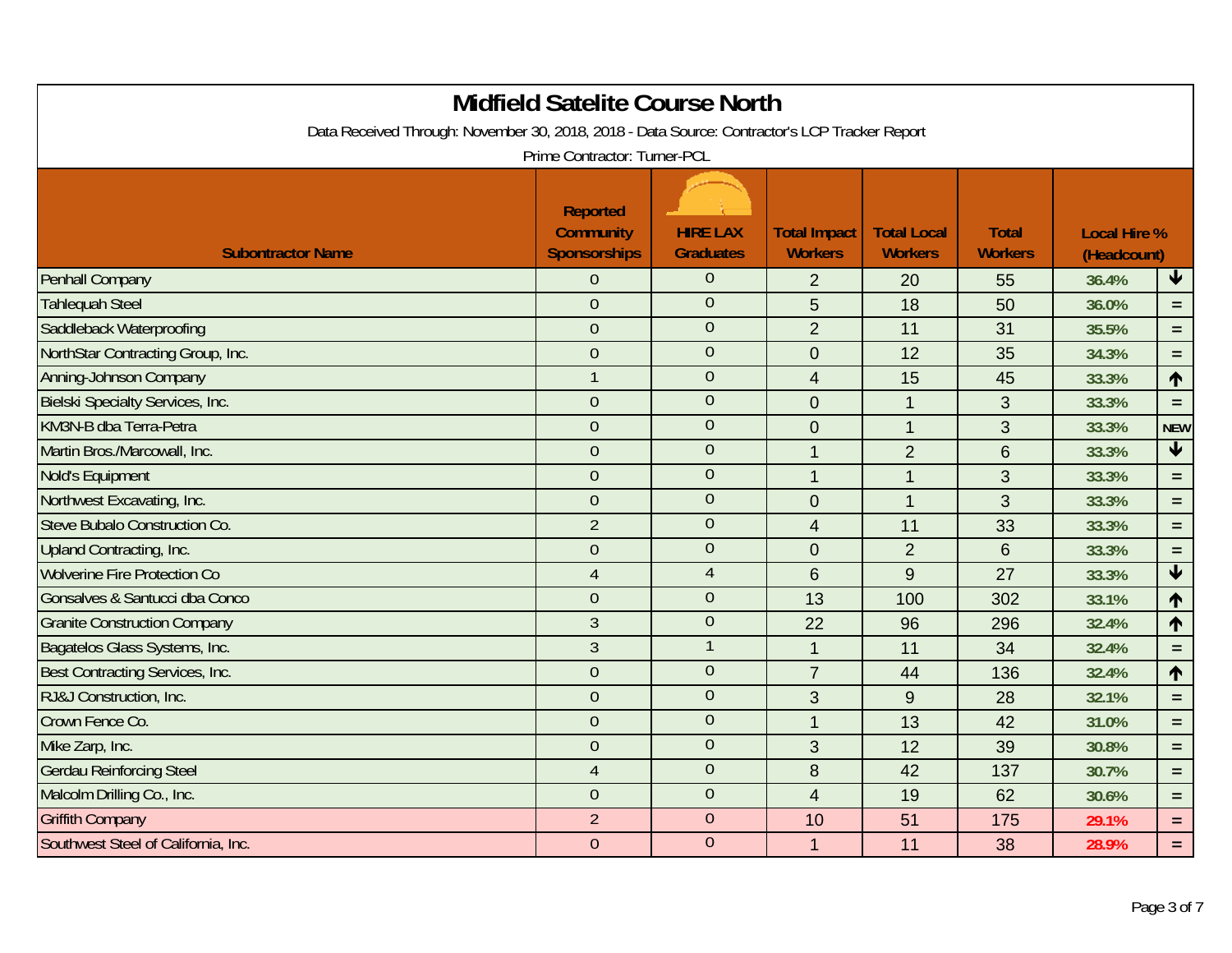|                                                                                               | <b>Midfield Satelite Course North</b>                      |                                     |                                       |                                      |                                |                                    |                            |
|-----------------------------------------------------------------------------------------------|------------------------------------------------------------|-------------------------------------|---------------------------------------|--------------------------------------|--------------------------------|------------------------------------|----------------------------|
| Data Received Through: November 30, 2018, 2018 - Data Source: Contractor's LCP Tracker Report | Prime Contractor: Turner-PCL                               |                                     |                                       |                                      |                                |                                    |                            |
| <b>Subontractor Name</b>                                                                      | <b>Reported</b><br><b>Community</b><br><b>Sponsorships</b> | <b>HIRE LAX</b><br><b>Graduates</b> | <b>Total Impact</b><br><b>Workers</b> | <b>Total Local</b><br><b>Workers</b> | <b>Total</b><br><b>Workers</b> | <b>Local Hire %</b><br>(Headcount) |                            |
| McGuire Contracting, Inc.                                                                     | $\overline{2}$                                             | $\mathbf{1}$                        | $6\phantom{1}6$                       | 51                                   | 178                            | 28.7%                              | ↑                          |
| Machado & Sons Construction, Inc.                                                             | $\overline{0}$                                             | $\overline{0}$                      | $\overline{1}$                        | $\overline{2}$                       | $\overline{7}$                 | 28.6%                              | $\equiv$                   |
| <b>Otis Elevator Company</b>                                                                  | $\overline{0}$                                             | $\overline{0}$                      | $\overline{4}$                        | 25                                   | 88                             | 28.4%                              | $\equiv$                   |
| Allied Steel Co., Inc.                                                                        | $\mathbf{1}$                                               | $\mathbf 1$                         | $\overline{4}$                        | 17                                   | 61                             | 27.9%                              | $\blacklozenge$            |
| Pan-Pacific Mechanical                                                                        | $\boldsymbol{0}$                                           | $\theta$                            | $\mathbf 0$                           | 5                                    | 18                             | 27.8%                              | $\equiv$                   |
| Bryton Engineering & Grading, Inc. dba Premiere                                               | $\overline{0}$                                             | $\overline{0}$                      | $\overline{1}$                        | 6                                    | 22                             | 27.3%                              | $\equiv$                   |
| <b>Limbach Company LC</b>                                                                     | $\overline{0}$                                             | $\mathbf{0}$                        | 5                                     | 27                                   | 99                             | 27.3%                              | $\blacklozenge$            |
| <b>Brady Company</b>                                                                          | $\overline{0}$                                             | $\mathbf{0}$                        | $\overline{1}$                        | $\overline{7}$                       | 26                             | 26.9%                              | $=$                        |
| McDonough Construction Rentals, Inc.                                                          | $\overline{0}$                                             | $\overline{0}$                      | $\mathbf 0$                           | $\overline{4}$                       | 15                             | 26.7%                              | $\uparrow$                 |
| Premier Tile & Marble                                                                         | $\mathbf 0$                                                | $\theta$                            | $\mathbf 0$                           | $\overline{4}$                       | 15                             | 26.7%                              | $\equiv$                   |
| <b>LNA Concrete Structures, Inc.</b>                                                          | $\overline{0}$                                             | $\overline{0}$                      | $\overline{2}$                        | 5                                    | 19                             | 26.3%                              | $\bigstar$                 |
| Performance Contracting, Inc.                                                                 | $\overline{0}$                                             | $\mathbf{0}$                        | 14                                    | 41                                   | 156                            | 26.3%                              | $\overline{\textbf{t}}$    |
| Muhlhauser Steel, Inc.                                                                        | $\overline{0}$                                             | $\theta$                            | $\overline{2}$                        | 11                                   | 42                             | 26.2%                              | $\uparrow$                 |
| Borbon, Inc.                                                                                  | $\overline{0}$                                             | $\overline{0}$                      | 3                                     | $\overline{7}$                       | 27                             | 25.9%                              | $\blacklozenge$            |
| <b>Shoring Engineers</b>                                                                      | $\theta$                                                   | $\overline{0}$                      | $\overline{2}$                        | 33                                   | 129                            | 25.6%                              | $\overline{\blacklozenge}$ |
| A Power Sweeping, Inc.                                                                        | $\boldsymbol{0}$                                           | $\theta$                            | $\mathbf 0$                           | $\mathbf{1}$                         | $\overline{4}$                 | 25.0%                              | $\equiv$                   |
| Karcher Insulation, Inc.                                                                      | $\overline{0}$                                             | $\overline{0}$                      | $\overline{1}$                        | $\mathbf{1}$                         | $\overline{4}$                 | 25.0%                              | $\equiv$                   |
| Kellar Sweeping, Inc.                                                                         | $\overline{0}$                                             | $\theta$                            | $\overline{0}$                        | $\mathbf{1}$                         | $\overline{4}$                 | 25.0%                              | $\equiv$                   |
| Merli Concrete Pumping                                                                        | $\theta$                                                   | $\overline{0}$                      | $\mathbf 0$                           | $\overline{4}$                       | 16                             | 25.0%                              | $\equiv$                   |
| <b>PG Cutting Services</b>                                                                    | $\mathbf{1}$                                               | $\theta$                            | $\mathbf 0$                           | $\overline{2}$                       | 8                              | 25.0%                              | $\equiv$                   |
| Throop Lightweight Fill, Inc.                                                                 | $\mathbf 0$                                                | $\mathbf 0$                         | $\mathbf 0$                           | $\mathbf{1}$                         | $\overline{4}$                 | 25.0%                              | $\equiv$                   |
| Conco Pumping, Inc.                                                                           | $\overline{4}$                                             | $\mathbf{1}$                        | $\overline{1}$                        | $6\phantom{1}$                       | 25                             | 24.0%                              | $\equiv$                   |
| <b>Schuff Steel</b>                                                                           | $\overline{4}$                                             | $\mathbf{1}$                        | 9                                     | 45                                   | 192                            | 23.4%                              | $\overline{\textbf{t}}$    |
| <b>NOR-CAL Pipeline Services</b>                                                              | $\overline{0}$                                             | $\overline{0}$                      | $\overline{1}$                        | 9                                    | 39                             | 23.1%                              | $\overline{\mathbf{t}}$    |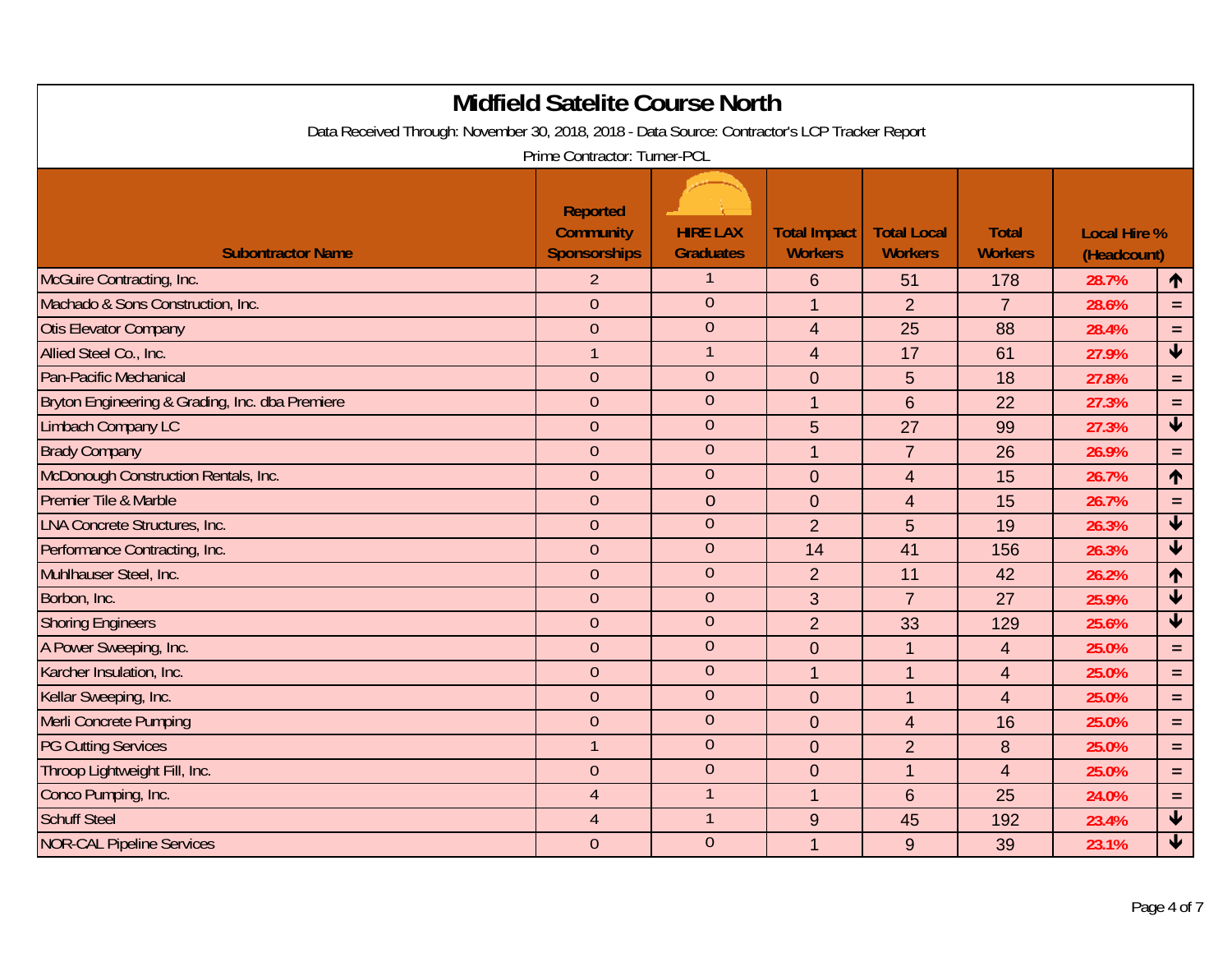|                                                                                               | <b>Midfield Satelite Course North</b>               |                                     |                                       |                                      |                                |                                    |                            |
|-----------------------------------------------------------------------------------------------|-----------------------------------------------------|-------------------------------------|---------------------------------------|--------------------------------------|--------------------------------|------------------------------------|----------------------------|
| Data Received Through: November 30, 2018, 2018 - Data Source: Contractor's LCP Tracker Report | Prime Contractor: Turner-PCL                        |                                     |                                       |                                      |                                |                                    |                            |
| <b>Subontractor Name</b>                                                                      | Reported<br><b>Community</b><br><b>Sponsorships</b> | <b>HIRE LAX</b><br><b>Graduates</b> | <b>Total Impact</b><br><b>Workers</b> | <b>Total Local</b><br><b>Workers</b> | <b>Total</b><br><b>Workers</b> | <b>Local Hire %</b><br>(Headcount) |                            |
| <b>Austin Enterprise</b>                                                                      | $\overline{0}$                                      | $\overline{0}$                      | $\mathbf 0$                           | 5                                    | 22                             | 22.7%                              | $\equiv$                   |
| Crown Corr, Inc.                                                                              | $\overline{0}$                                      | $\theta$                            | $\mathbf{1}$                          | 5                                    | 23                             | 21.7%                              | $\overline{\textbf{t}}$    |
| Commercial Scaffolding of CA, Inc.                                                            | $\overline{0}$                                      | $\overline{0}$                      | $\mathbf 0$                           | $\overline{4}$                       | 19                             | 21.1%                              | $\equiv$                   |
| Bill Carr Surveys, Inc.                                                                       | $\overline{0}$                                      | $\overline{0}$                      | $\mathbf 0$                           | $\mathbf{1}$                         | 5                              | 20.0%                              | $\equiv$                   |
| <b>J.R. Construction</b>                                                                      | $\overline{0}$                                      | $\theta$                            | $\overline{0}$                        | $\mathbf{1}$                         | 5                              | 20.0%                              | $\blacklozenge$            |
| Orange County Plastering Company                                                              | $\mathbf{1}$                                        | $\overline{1}$                      | 5                                     | 9                                    | 45                             | 20.0%                              | $\overline{\blacklozenge}$ |
| TechCorr USA Management, LLC                                                                  | $\mathbf{0}$                                        | $\theta$                            | $\overline{0}$                        | $\mathbf 1$                          | 5                              | 20.0%                              | $\equiv$                   |
| W.A. Rasic Construction Company, Inc.                                                         | $\overline{0}$                                      | $\mathbf{0}$                        | $\overline{0}$                        | $\mathbf{1}$                         | 5                              | 20.0%                              | $\equiv$                   |
| <b>Blois Construction, Inc.</b>                                                               | $\overline{2}$                                      | $\mathbf{1}$                        | $\overline{1}$                        | $\overline{9}$                       | 47                             | 19.1%                              | $\equiv$                   |
| Vertical Access, Inc.                                                                         | $\mathbf{0}$                                        | $\mathbf{0}$                        | $\mathbf{1}$                          | 9                                    | 47                             | 19.1%                              | $\equiv$                   |
| Bigge Crane and Rigging Co.                                                                   | $\overline{0}$                                      | $\overline{0}$                      | $\overline{2}$                        | 3                                    | 17                             | 17.6%                              | $\equiv$                   |
| Traffic Management, Inc.                                                                      | $\theta$                                            | $\mathbf{0}$                        | $\overline{0}$                        | 3                                    | 17                             | 17.6%                              | $\overline{\textbf{t}}$    |
| <b>Applied Engineering Concepts</b>                                                           | $\overline{0}$                                      | $\overline{0}$                      | $\overline{0}$                        | $\mathbf 1$                          | $6\phantom{1}6$                | 16.7%                              | $\overline{\textbf{t}}$    |
| Karcher Interiors Systems, Inc.                                                               | $\overline{0}$                                      | $\overline{0}$                      | $\overline{1}$                        | $\overline{2}$                       | 12                             | 16.7%                              | $\overline{\textbf{t}}$    |
| Signature Flooring, Inc.                                                                      | $\mathbf 0$                                         | $\theta$                            | $\mathbf 0$                           | $\mathbf{1}$                         | $6\phantom{1}6$                | 16.7%                              | $\equiv$                   |
| GeoDesign, Inc.                                                                               | $\mathbf{0}$                                        | $\overline{0}$                      | $\mathbf{1}$                          | $\overline{2}$                       | 13                             | 15.4%                              | $\equiv$                   |
| Martin Integrated                                                                             | $\overline{0}$                                      | $\overline{0}$                      | $\overline{0}$                        | 5                                    | 33                             | 15.2%                              | $\equiv$                   |
| <b>RR Leonard Company</b>                                                                     | $\overline{0}$                                      | $\overline{0}$                      | $\mathbf 0$                           | $\mathbf{1}$                         | $\overline{7}$                 | 14.3%                              | $\equiv$                   |
| Sterndahl Enterprises, Inc.                                                                   | $\mathbf{0}$                                        | $\overline{0}$                      | $\overline{2}$                        | 5                                    | 35                             | 14.3%                              | $\equiv$                   |
| RJ Lalonde, Inc.                                                                              | $\overline{0}$                                      | $\theta$                            | $\overline{2}$                        | $\overline{2}$                       | 15                             | 13.3%                              | $\equiv$                   |
| Ampco North, Inc.                                                                             | $\overline{0}$                                      | $\theta$                            | $\mathbf 0$                           | $\mathbf 1$                          | 8                              | 12.5%                              | $\equiv$                   |
| Pfeiler & Associates Engineers, Inc.                                                          | $\theta$                                            | $\theta$                            | $\mathbf 0$                           | $\overline{2}$                       | 16                             | 12.5%                              | $\equiv$                   |
| RMA Group, Inc.                                                                               | $\overline{0}$                                      | $\overline{0}$                      | $\overline{1}$                        | 3                                    | 25                             | 12.0%                              | $\equiv$                   |
| <b>Badger Daylighting</b>                                                                     | $\overline{0}$                                      | $\theta$                            | $\overline{0}$                        | $\overline{2}$                       | 17                             | 11.8%                              | 个                          |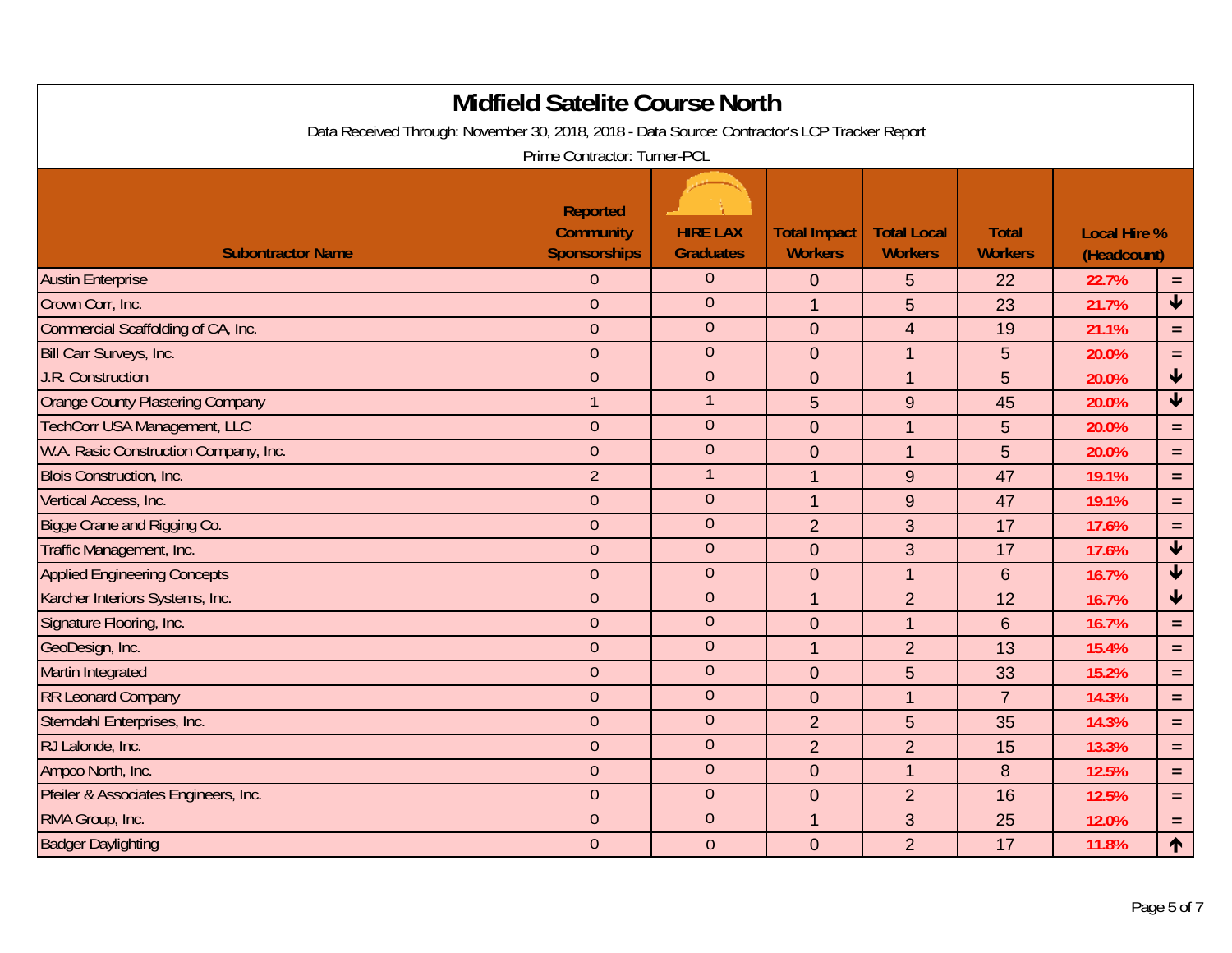| <b>Midfield Satelite Course North</b><br>Data Received Through: November 30, 2018, 2018 - Data Source: Contractor's LCP Tracker Report |                                                                                            |                                     |                                       |                                      |                                |                                    |                 |  |
|----------------------------------------------------------------------------------------------------------------------------------------|--------------------------------------------------------------------------------------------|-------------------------------------|---------------------------------------|--------------------------------------|--------------------------------|------------------------------------|-----------------|--|
| <b>Subontractor Name</b>                                                                                                               | Prime Contractor: Turner-PCL<br><b>Reported</b><br><b>Community</b><br><b>Sponsorships</b> | <b>HIRE LAX</b><br><b>Graduates</b> | <b>Total Impact</b><br><b>Workers</b> | <b>Total Local</b><br><b>Workers</b> | <b>Total</b><br><b>Workers</b> | <b>Local Hire %</b><br>(Headcount) |                 |  |
| Savala Equipment Company, Inc.                                                                                                         | $\overline{0}$                                                                             | $\overline{0}$                      | $\mathbf{0}$                          | $\overline{2}$                       | 21                             | 9.5%                               | $\blacklozenge$ |  |
| Doty Bros. Construction Co.                                                                                                            | $\overline{0}$                                                                             | $\theta$                            | $\mathbf{1}$                          | $\mathbf 1$                          | 12                             | 8.3%                               | $\equiv$        |  |
| Murray Company                                                                                                                         | $\overline{0}$                                                                             | $\overline{0}$                      | $\mathbf 0$                           | 4                                    | 54                             | 7.4%                               | $\uparrow$      |  |
| <b>Reliable Construction Services, LLC</b>                                                                                             | $\overline{0}$                                                                             | $\overline{0}$                      | $\mathbf 0$                           | $\mathbf 1$                          | 14                             | 7.1%                               | $\equiv$        |  |
| United Riggers & Erectors, Inc.                                                                                                        | $\overline{0}$                                                                             | $\theta$                            | $\overline{0}$                        | $\mathbf{1}$                         | 15                             | 6.7%                               | $\equiv$        |  |
| <b>Maxim Crane Works</b>                                                                                                               | $\overline{0}$                                                                             | $\overline{0}$                      | $\overline{1}$                        | $\mathbf{1}$                         | 17                             | 5.9%                               | $\equiv$        |  |
| <b>Bragg Crane Service</b>                                                                                                             | $\overline{0}$                                                                             | $\theta$                            | $\overline{0}$                        | $\overline{2}$                       | 50                             | 4.0%                               | $\equiv$        |  |
| <b>Addison Equipment Rental</b>                                                                                                        | $\overline{0}$                                                                             | $\overline{0}$                      | $\overline{0}$                        | $\overline{0}$                       | $\overline{2}$                 | 0.0%                               | $\equiv$        |  |
| AGI Marble Company, Inc.                                                                                                               | $\overline{0}$                                                                             | $\overline{0}$                      | $\mathbf 0$                           | $\mathbf 0$                          | $\overline{2}$                 | 0.0%                               | $\equiv$        |  |
| Antigo Construction, Inc.                                                                                                              | $\overline{0}$                                                                             | $\boldsymbol{0}$                    | $\mathbf 0$                           | $\mathbf 0$                          | $\overline{2}$                 | 0.0%                               | $\equiv$        |  |
| ARS Construction Services, Inc. dba Concrete Cutting IntL.                                                                             | $\overline{0}$                                                                             | $\overline{0}$                      | $\overline{0}$                        | $\overline{0}$                       | $\overline{2}$                 | 0.0%                               | $\equiv$        |  |
| Ayala Boring, Inc.                                                                                                                     | $\overline{0}$                                                                             | $\theta$                            | $\overline{0}$                        | $\mathbf 0$                          | 10                             | 0.0%                               | $\equiv$        |  |
| <b>BHC Crane, LLC</b>                                                                                                                  | $\overline{0}$                                                                             | $\overline{0}$                      | $\overline{0}$                        | $\overline{0}$                       | 17                             | 0.0%                               | $\equiv$        |  |
| Cascade Drilling, LP                                                                                                                   | $\overline{0}$                                                                             | $\theta$                            | $\mathbf 0$                           | $\overline{0}$                       | 5                              | 0.0%                               | $\equiv$        |  |
| Century Sweeping, Inc.                                                                                                                 | $\overline{0}$                                                                             | $\theta$                            | $\mathbf 0$                           | $\mathbf 0$                          | 3                              | 0.0%                               | $\equiv$        |  |
| Cindy Trump Inc., dba Lindy's Cold Planing                                                                                             | $\overline{0}$                                                                             | $\overline{0}$                      | $\mathbf 0$                           | $\mathbf 0$                          | $\overline{2}$                 | 0.0%                               | $\equiv$        |  |
| <b>Connor Concrete Cutting and Coring</b>                                                                                              | $\overline{0}$                                                                             | $\overline{0}$                      | $\mathbf 0$                           | $\overline{0}$                       | $\overline{7}$                 | 0.0%                               | $\equiv$        |  |
| Crane Rental Service, Inc.                                                                                                             | $\overline{0}$                                                                             | $\overline{0}$                      | $\overline{0}$                        | $\overline{0}$                       | 38                             | 0.0%                               | $\equiv$        |  |
| Dean's Certified Welding, Inc.                                                                                                         | $\overline{0}$                                                                             | $\overline{0}$                      | $\mathbf 0$                           | $\overline{0}$                       | 15                             | 0.0%                               | $\equiv$        |  |
| FasTrack Rentals, Inc.                                                                                                                 | $\overline{0}$                                                                             | $\theta$                            | $\overline{0}$                        | $\overline{0}$                       | $\overline{2}$                 | 0.0%                               | $\equiv$        |  |
| Fine Grade Equipment, Inc.                                                                                                             | $\overline{0}$                                                                             | $\theta$                            | $\mathbf 0$                           | $\mathbf 0$                          | 9                              | 0.0%                               | $\equiv$        |  |
| G&F Concrete Cutting, Inc.                                                                                                             | $\overline{0}$                                                                             | $\theta$                            | $\mathbf 0$                           | $\overline{0}$                       | $\mathbf 1$                    | 0.0%                               | $\equiv$        |  |
| Golden State Boring & Pipe Jacking, Inc.                                                                                               | $\overline{0}$                                                                             | $\overline{0}$                      | $\overline{0}$                        | $\overline{0}$                       | $\overline{4}$                 | 0.0%                               | $\equiv$        |  |
| <b>Griffin Contract Dewatering, LLC</b>                                                                                                | $\overline{0}$                                                                             | $\overline{0}$                      | $\overline{0}$                        | $\overline{0}$                       | 5                              | 0.0%                               | $\equiv$        |  |